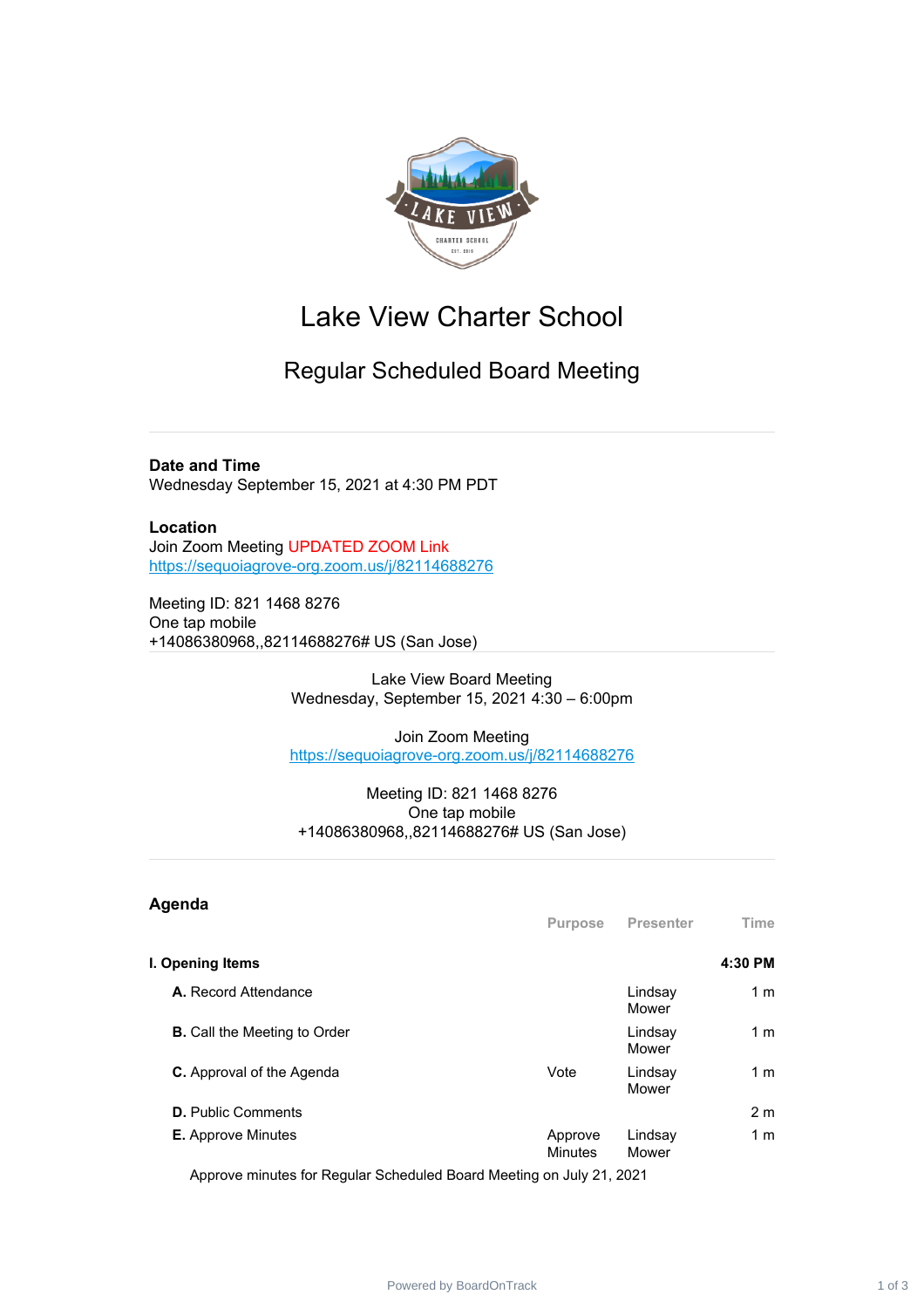|                                                             | F. Approve Minutes                                                                  | Purpose<br>Approve<br><b>Minutes</b> | <b>Presenter</b><br>Lindsay<br>Mower | Time<br>1 m     |  |
|-------------------------------------------------------------|-------------------------------------------------------------------------------------|--------------------------------------|--------------------------------------|-----------------|--|
| Approve minutes for Special Board Meeting on August 4, 2021 |                                                                                     |                                      |                                      |                 |  |
|                                                             | <b>G.</b> Approve Minutes                                                           | Approve<br><b>Minutes</b>            | Lindsay<br>Mower                     | 1 <sub>m</sub>  |  |
|                                                             | Approve minutes for Special Board Meeting on September 8, 2021                      |                                      |                                      |                 |  |
|                                                             | H. Executive Director's Report                                                      |                                      | Julie<br>Haycock-<br>Cavender        | 10 <sub>m</sub> |  |
|                                                             | II. Finances                                                                        |                                      |                                      | 4:48 PM         |  |
|                                                             | A. July - August Financials                                                         | Vote                                 | Darlington<br>Ahaiwe                 | 10 <sub>m</sub> |  |
|                                                             | <b>B.</b> ESSER III Funding                                                         | <b>Discuss</b>                       | Julie<br>Haycock-<br>Cavender        | 5 <sub>m</sub>  |  |
|                                                             | C. Carryover of Sick Time                                                           | Vote                                 | Julie<br>Haycock-<br>Cavender        | 5 <sub>m</sub>  |  |
|                                                             | III. Operations                                                                     |                                      |                                      | 5:08 PM         |  |
|                                                             | A. Teacher Evaluations                                                              | Vote                                 | Julie<br>Haycock-<br>Cavender        | 5 <sub>m</sub>  |  |
|                                                             | <b>B.</b> Teacher Contract                                                          | Vote                                 | Julie<br>Haycock-<br>Cavender        | 5 <sub>m</sub>  |  |
|                                                             | C. Over 5 Students Supplemental Contract                                            | Vote                                 | Julie<br>Haycock-<br>Cavender        | 5 <sub>m</sub>  |  |
|                                                             | IV. Governance                                                                      |                                      |                                      | 5:23 PM         |  |
|                                                             | A. Governing Board Executive Order                                                  | <b>Discuss</b>                       | Julie<br>Haycock-<br>Cavender        | 5 m             |  |
|                                                             | <b>B.</b> Upcoming Compliance Items                                                 | <b>FYI</b>                           | Julie<br>Haycock-<br>Cavender        | 5 <sub>m</sub>  |  |
|                                                             | C. Board Member Nomination: Sara Rose Bonetti                                       | Vote                                 | Julie<br>Haycock-<br>Cavender        | 5 <sub>m</sub>  |  |
|                                                             | New Board member to represent Lake View Charter School on the Sequois Croye Charter |                                      |                                      |                 |  |

New Board member to represent Lake View Charter School on the Sequoia Grove Charter Alliance Board.

| V. Closing Items                                                  |                |                  |     |
|-------------------------------------------------------------------|----------------|------------------|-----|
| A. Board of Director's Comments & Requests                        | <b>Discuss</b> |                  | 2 m |
| <b>B.</b> Announcement of Next Regular Scheduled Board<br>Meeting | <b>FYI</b>     | Lindsay<br>Mower | 1 m |
| TI NIID ILO IIID INII YA IILOO OO JIJOO DNI                       |                |                  |     |

The Next Regular Scheduled Board Meeting is October 20, 2021 at 4:30 PM.